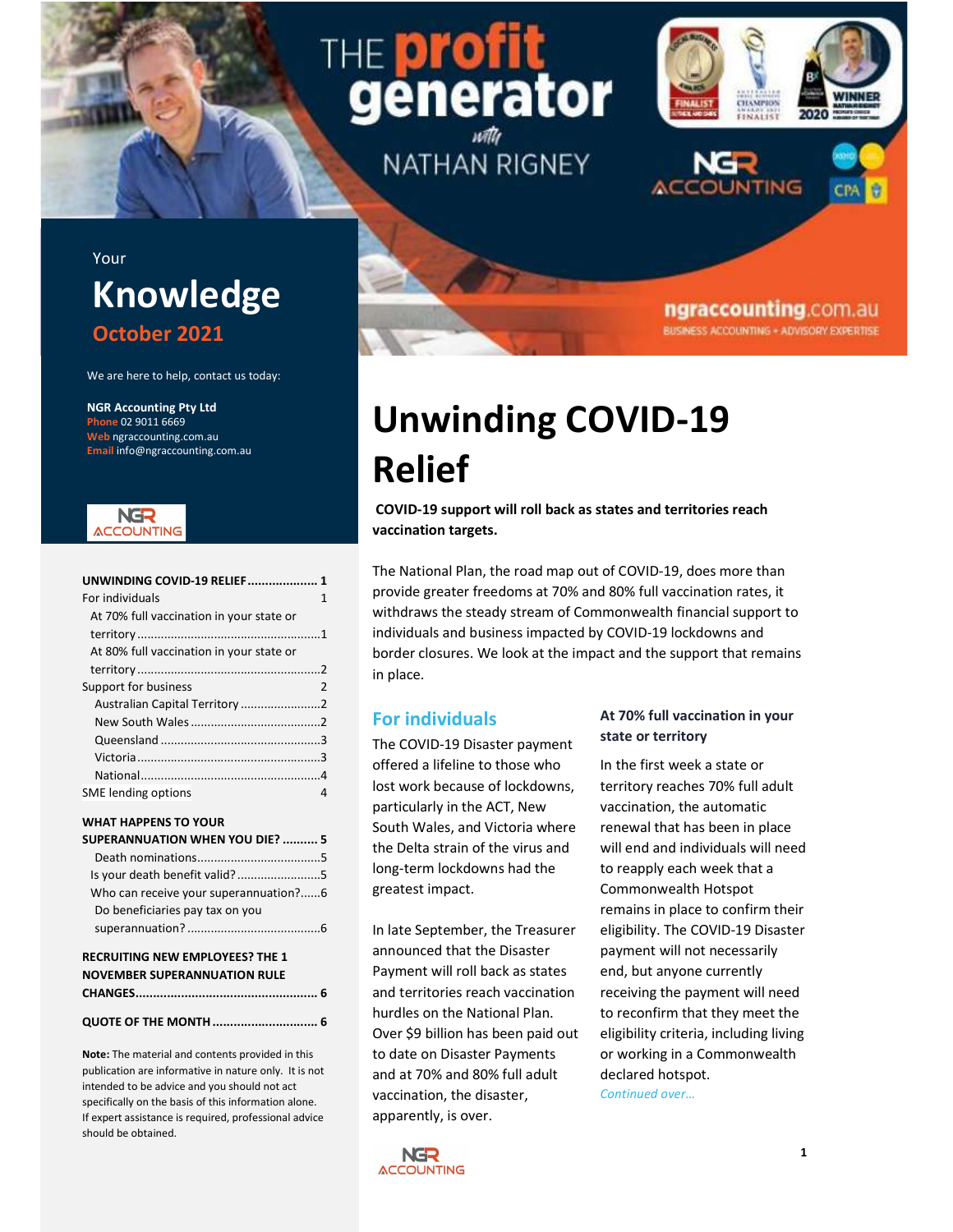Given that the time gap between 70% and 80% full vaccination might be as little as two weeks in some regions, the impact of the 70% restrictions might be a moot point.

#### At 80% full vaccination in your state or territory

In the first week a state or territory reaches 80% full adult vaccination, the COVID-19 Disaster Payment will phase out over a two week period before ending completely.

| Trigger           | Disaster payment per week                                                                                                                                            |
|-------------------|----------------------------------------------------------------------------------------------------------------------------------------------------------------------|
| <70% vaccination* | \$750 - lost 20 hours or<br>more for that week<br>\$450 - lost at least 8 hours<br>of work<br>\$200 - on income support<br>and have lost at least 8<br>hours of work |
| 70% vaccination*  | Automatic renewal ends                                                                                                                                               |
| 80% vaccination   | Payment reduced from first<br>week                                                                                                                                   |
| Week 1            | \$450 - lost at least 8 hours<br>of work<br>\$100 - for those on income<br>support who have lost at<br>least 8 hours of work                                         |
| Week 2            | \$320 - lost at least 8 hours<br>of work                                                                                                                             |

\*First week population +16 years of age reaches vaccination target

Those needing financial support will no longer be eligible for the disaster payment, regardless of whether a Commonwealth hotspot is in place, and instead will need to apply for another form of income support such as JobSeeker. Unlike the disaster payments, JobSeeker and most other income support payments are subject to income and assets tests.

The Pandemic Leave Disaster Payment, for those who cannot work because they need to self-isolate or care or quarantine, or care for someone with COVID-19, will remain in place until 30 June 2022.

#### Support for business

Each state and territory manages lockdown and financial support to businesses impacted by

COVID-19 lockdowns and border closures differently. The way in which support is withdrawn will depend on how support has been provided and the extent of Commonwealth support.

#### Australian Capital Territory

The ACT Government has distributed grants to business jointly funded with the Commonwealth. The ACT COVID-19 Business Grant was recently extended with top-up grants of \$10,000 for employing businesses and \$3,750 for non-employing businesses distributed to previous grant recipients in industries impacted by continued lockdowns. Large businesses \$2m to \$5m received an additional top-up amount of between \$10,000 and \$30,000. The Tourism, Accommodation Provider, Arts, Events, Hospitality & Fitness Grants have also been topped up with grants between \$5,000 and \$25,000 to existing recipients and the grant has been expanded to the fitness/sports sector (more information will be available mid-October).

Lockdowns eased on 1 October and are scheduled to be lifted from 15 October, with a return to normal in early to mid December 2021 (see the pathway forward). While not specified, it is expected that grants will cease at this point and instead, directed into targeted industry specific initiatives (see the recovery plan).

#### New South Wales

The NSW JobSaver, which provides payments of up to 40% of weekly payroll, is jointly funded by the state and Commonwealth governments. From 13 September, businesses receiving JobSaver have been required to reconfirm their eligibility for the payment each fortnight including a 30% decline in turnover test and headcount test.

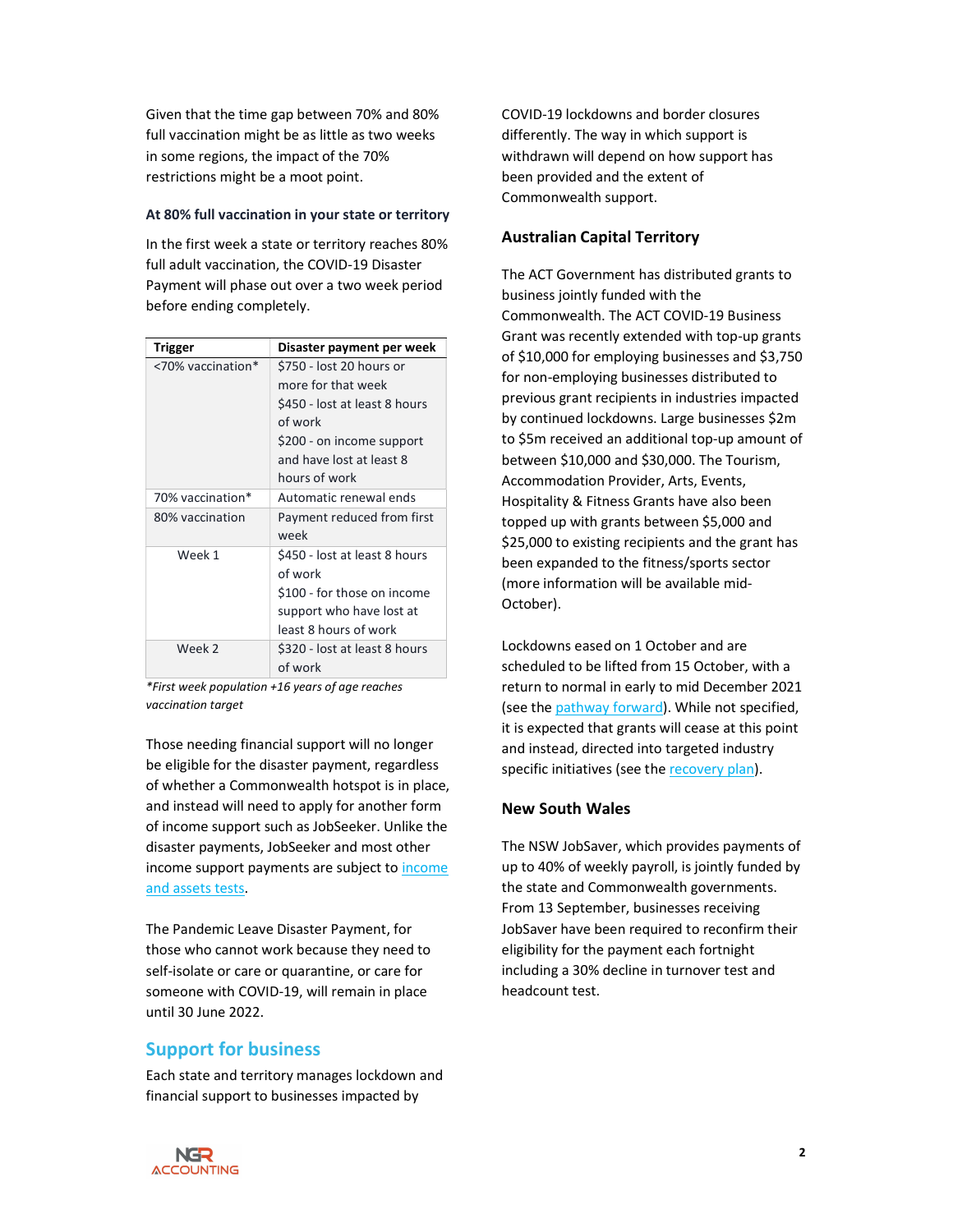| JobSaver*            | Weekly payroll | Min      | Max       | Non-employing<br>business |
|----------------------|----------------|----------|-----------|---------------------------|
| Current              | 40%            | \$1,500  | \$100,000 | \$1,000                   |
| 10 October           | 30%            | \$1,125  | \$75,000  | \$750                     |
| 80% full vaccination | 15%            | \$562.50 | \$37,500  | \$375                     |
| 30 November          | 0%             |          |           | \$0                       |

\*excludes extension program

At 70% full adult vaccination (10 October 2021), JobSaver will reduce from 40% of weekly payroll to 30%. Then, at 80% full vaccination, the Commonwealth will withdraw funding. The NSW Government announced that it will continue to fund their portion of JobSaver up until 30 November 2021 (15% of payroll).

It is unclear at this stage of what the impact of the withdrawal of Commonwealth funding at 80% vaccination rates will mean to large tourism, hospitality, and recreation businesses.

The \$1,500 fortnightly micro-business grant, will reduce to \$750 per fortnight from 80% full vaccination and cease on 30 November 2021.

If you are uncertain how the easing of restrictions will impact on you and your workplace, see the roadmap.

#### Queensland

While not significantly impacted by local lockdowns, Queensland tourism is impacted by national and international border closures. A second round of Tourism and Hospitality Sector Hardship grants have been announced although no further details are currently available.

For businesses on the border with New South Wales, a hardship grant will become available if the closure remains in place until 14 October or longer with grants of \$5,000 for employing entities and \$1,000 for non-employing entities (see Business Queensland for details). To receive the grant, you must operate in a 'border business zone' and have received the COVID-19 Business Support Grant.

Pointedly, Federal Treasurer Josh Frydenberg has stated, "Governments must also hold up their end of the bargain and stick to the plan agreed at National Cabinet that will see restrictions ease and our borders open up as we reach our vaccination targets of 70 to 80 per cent." The Queensland Government will be under significant pressure to open borders once vaccination rates reach 80% in December and prior to the school holiday period.

#### Victoria

The Victorian Government has distributed grants to business jointly funded with the Commonwealth. For many of these grants, funding has been topped up in line with lockdown extensions.

The small business hardship fund providing oneoff grants of \$20,000 for businesses that have suffered a 70% or more decline in turnover and were not eligible for other grants or funding, will reopen (see the BusinessVictoria website for details).

The Business Costs Assistance Program will provide automatic top-ups to existing recipients across October and into the first half of November (two fortnightly payments between 1-29 October on a rising scale). Businesses that remain closed or severely restricted between 70% and 80% double dose will receive an automatic payment for the period from 29 October to 13 November.

Licensed hospitality venue fund recipients will also receive weekly top-ups in October of between \$5,000 and \$20,000, stepped according to venue capacity. Between 70% and 80% double dose, payments for licensed premises in metropolitan Melbourne will be

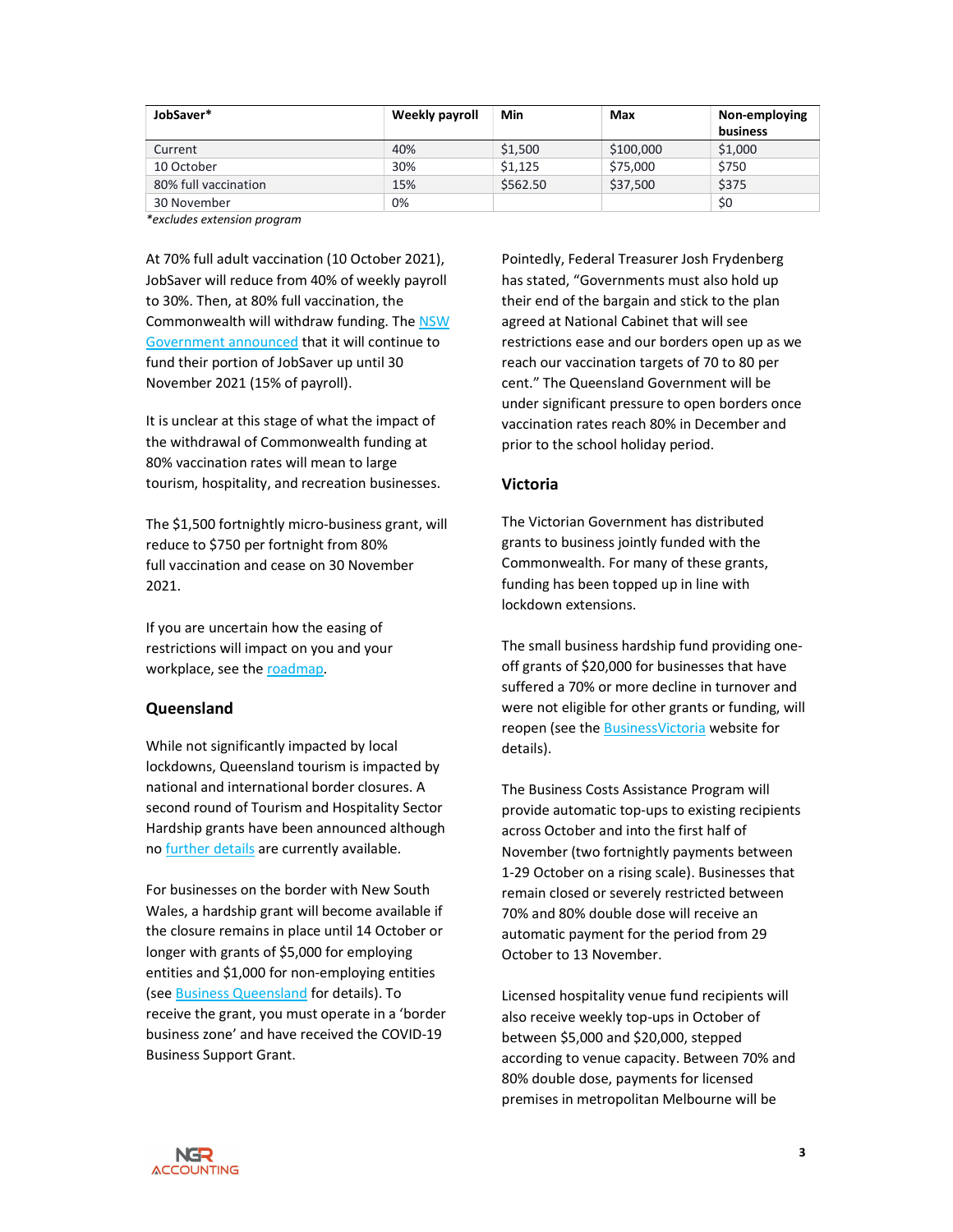reduced by 25%, and in regional Victoria by 50%.

Victoria is not expected to reach the 70% vaccination target until the end of October, and 80% in early to mid-November. You can find Victoria's broad road map here.

#### National

The National Plan stipulates that state and territory borders are to reopen at 80% double vaccination in that state or territory but this will depend on health advice at the time.

Generally, international borders will reopen in states and territories at 80% double vaccination with Australian and permanent residents able to quarantine at home for 7 days. Unvaccinated travellers will need to stay in hotel quarantine for 14 days. Commercial flights will also resume for vaccinated Australians with Australia expected to implement a 'red light, green light' system similar to the UK to designate safe countries.

For other regions such as South Australia and the Northern Territory, borders are expected to reopen at 80% double vaccination but with some nuances flagged. The Western Australian Government however has stated that it will announce an easing of border restrictions once an 80% double vaccination has been achieved for those over 12 years of age.

#### SME lending options

While there is likely to be an economic rebound when restrictions ease across the country, for many, a funding gap will remain between the assistance provided by Government grants and viable trading conditions.

The expanded SME recovery loan scheme took effect on 1 October 2021. Under the scheme, the Government will guarantee 80% of loan amounts to businesses that have been adversely impacted by COVID-19.

The lending terms, repayment, and interest rates are set by the lenders but cannot be backed by residential property, that is, if the Government is underwriting the loan, lenders cannot ask business owners to use their home as security. However, Directors guarantees are likely to be required.

Under the scheme, lenders can provide:

- A repayment holiday of up to 24 months
- Loans of up to \$5m
- Loan terms of up to 10 years, and
- Secured and unsecured loans

The recovery loans can be used to refinance existing loans, purchase commercial property, purchase another business, or working capital. But, cannot be used to purchase residential property, financial products, lend to associated entities, or lease, rent, hire or hire purchase existing assets that are more than half way into their effective life.

The loan scheme is generally available to solvent businesses with a turnover of up to \$250m, have an ABN, and a tax resident of Australia. Loans remain subject to lending conditions and generally the lenders will look to lend to viable businesses where it is clear that they can trade their way out of the impact of COVID-19 or the assets of the business make the break-up value attractive.

If you default on your loan, you cannot simply walk away from it. The Government is guaranteeing 80% of the lender's risk not your debt. Director guarantees are still likely to be required and for many loans, it will be secured against a business asset. On the plus side, interest rates are very attractive right now and many of the lenders are providing a repayment holiday of up to 24 months and in some cases, existing debt can be bundled into the loan arrangements. -End-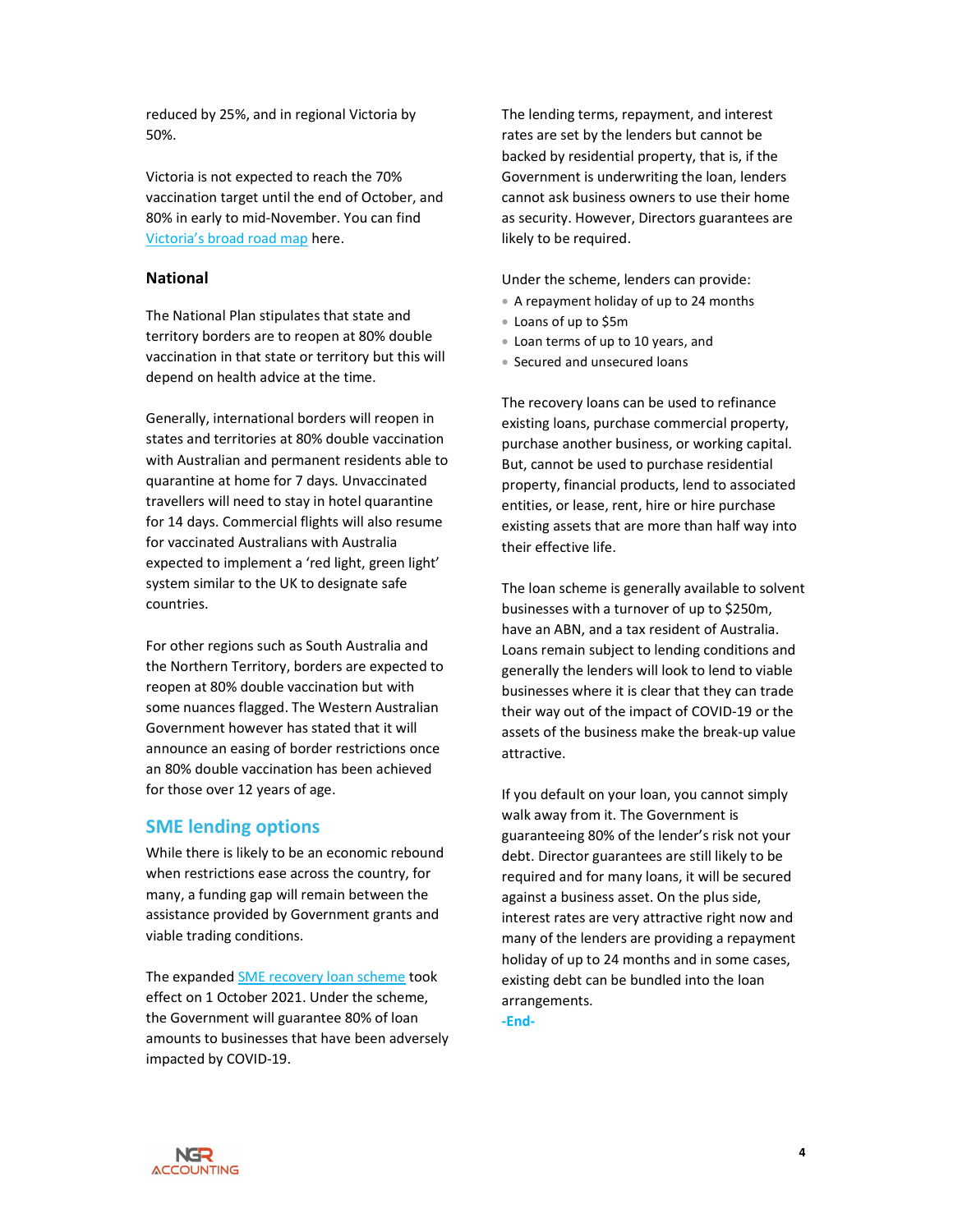## What happens to your superannuation when you die?

Superannuation is not like other assets as it is held in trust by the trustee of the superannuation fund. When you die, it does not automatically form part of your estate but instead, is paid to your eligible beneficiaries by the fund trustee according to the rules of fund, superannuation law, and the death nomination you made.

#### Death nominations

Most people have a death nomination in place to direct their superannuation to their nominated beneficiaries on their death. There are four types of death benefit nominations:

Binding death benefit nomination - Putting in place a binding death nomination will direct your superannuation to whoever you nominate. As long as that person is an eligible beneficiary, the trustee is bound by law to pay your superannuation to that person as soon as practicable after your death. Generally, death benefit nominations lapse after 3 years unless it is a non-lapsing binding death nomination.

#### Non-lapsing binding death benefit nomination -

Non-lapsing binding death nominations, if permitted by your trust deed, remain in place unless the member cancels or replaces them. When you die, your super is directed to the person you nominate.

Non-binding death nomination - A non-binding death nomination is a guide for trustees as to who should receive your superannuation when you die but the trustee retains control over who the benefits are paid to. This might be the person you nominate but the trustees can use

their discretion to pay the superannuation to someone else or to your estate.

Reversionary beneficiary – if you are taking an income stream from your superannuation at the time of your death (pension), the payments can revert to your nominated beneficiary at the time of your death and the pension will be automatically paid to that person. Only certain dependants can receive reversionary pensions, generally a spouse or child under 18 years.

If no death benefit nomination is in place - If you have not made a death benefit nomination, the trustees will decide who to pay your superannuation to according to state or territory laws. This will often be a financial dependant to the legal representative of your estate to then be distributed according to your Will.

#### Is your death benefit valid?

There have been a number of court cases over the years that have successfully contested the validity of death nominations, particularly within self managed superannuation funds. For a death nomination to be valid it must be in writing, signed and dated by you, and witnessed. The wording of your nomination also needs to be clear and legally binding. If you nominate a